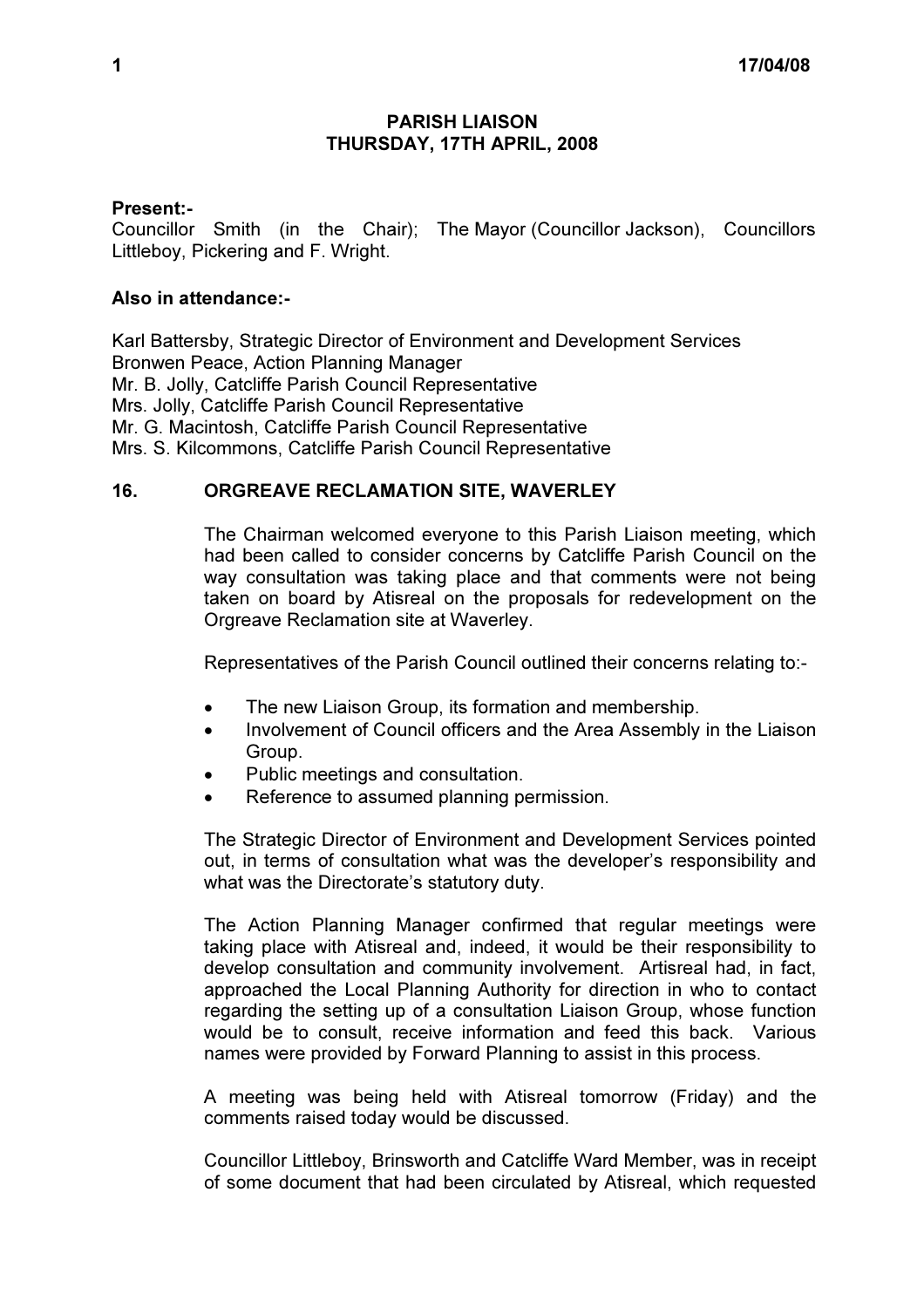feedback, amendments or corrections to ensure all parties' comments were included. The document also referred to the setting up of a Liaison Group, which should have included some of the representatives put forward by the Council and UK Coal.

It was important that Catcliffe, Treeton and Orgreave were represented and some thought needed to be put into consultation events to ensure people could attend. At event in Treeton a few weeks ago was arranged for 11.00 a.m. when many people had other commitments.

The Strategic Director of Environment and Development Services confirmed that a planning application had not yet been received. He was unable to comment on the feedback that had been suggested. It was important, however, to put all views to Artisreal to alleviate some of the community's concerns.

Catcliffe Parish Council expressed their concern at the apparent involvement of some Area Assembly Officers in the facilitating of the Liaison Group and the selection process, rather than Artisreal facilitating the meetings themselves.

Discussion ensued on the lack of any Ward Members on the Liaison Group, the lack of consultation in Catcliffe and the proposals for a new settlement at Waverley rather than integration and regeneration of existing areas.

The Strategic Director of Environment and Development Services, to assist, recommended that Atisreal would be advised that, subject to planning permission, the Liaison Group should monitor the ongoing development on the Waverley site and that the process taking place currently should be purely for consultation purposes only.

Representatives from Catcliffe Parish Council reiterated their concerns about the consultation process and how people could put forward their comments. They were informed by officers that the Council should become involved with Atisreal/UK Coal for pre-application consultation only and that members of the public would have plenty of time to make comments. Atisreal would be made aware to ensure their consultation processes were reviewed to ensure their Liaison Group was as representative as it could be.

The Chairman suggested that an investigation be undertaken to determine how involved Council officers were in the consultation process to ensure the Council were not picking up any costs and how the Liaison Group was constituted.

Discussion again ensued about the development of Highfield Spring and the outstanding reinstatement, how the Parish Councils in the area should be represented on any Liaison Groups set up to consult and monitor the proposals for the Waverley site.